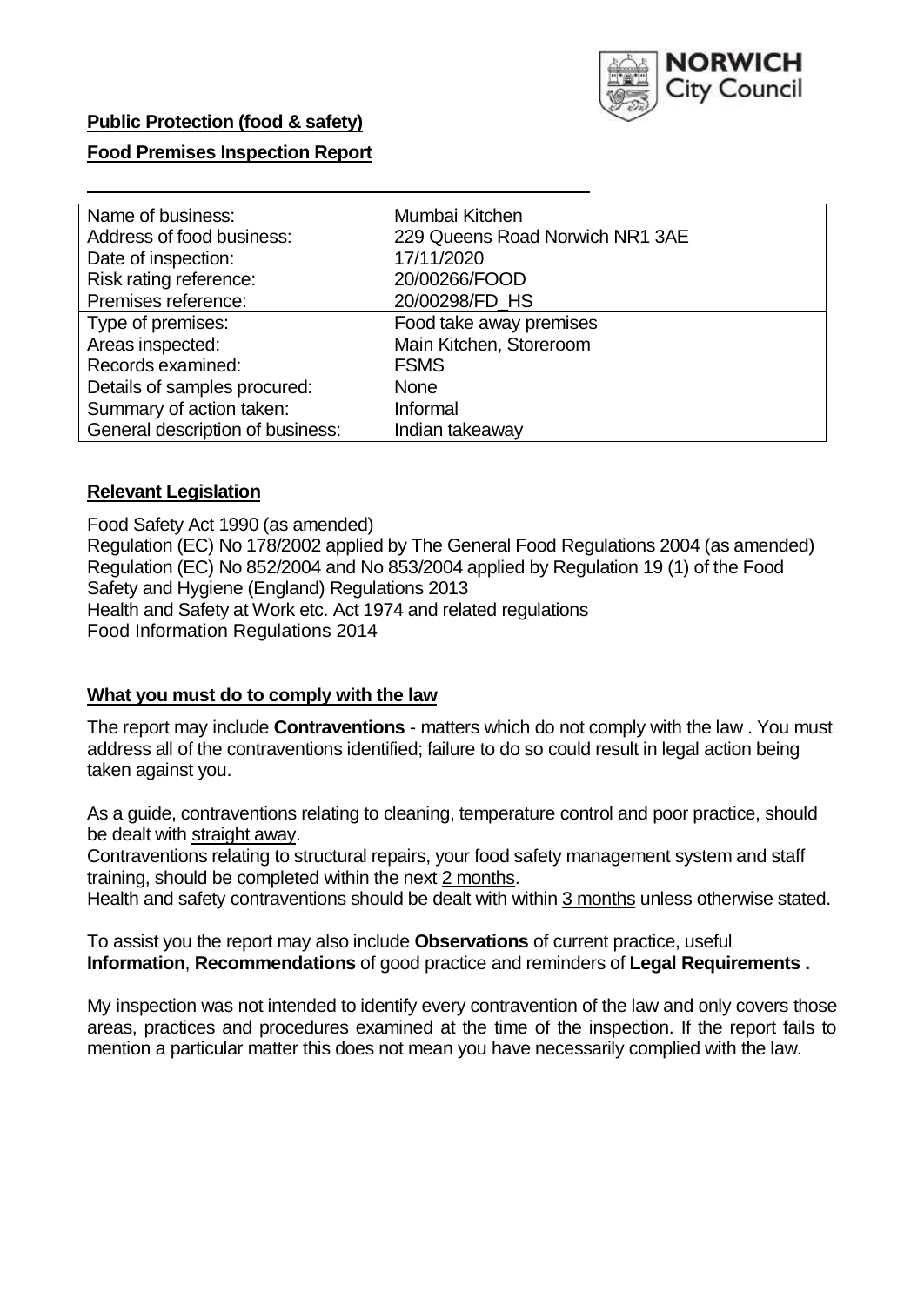# **FOOD SAFETY**

## **How we calculate your Food Hygiene Rating:**

 The food safety section has been divided into the three areas which you are scored against for the hygiene rating: 1. food hygiene and safety procedures, 2. structural requirements and 3. confidence in management/control procedures. Each section begins with a summary of what was observed and the score you have been given. Details of how these scores combine to produce your overall food hygiene rating are shown in the table.

| <b>Compliance Area</b>                     |          |    |           | <b>You Score</b> |                |    |                 |    |          |  |  |
|--------------------------------------------|----------|----|-----------|------------------|----------------|----|-----------------|----|----------|--|--|
| Food Hygiene and Safety                    |          |    |           | $\overline{0}$   | 5              | 10 | $\overline{15}$ | 20 | 25       |  |  |
| <b>Structure and Cleaning</b>              |          |    | $\Omega$  | 5                | 10             | 15 | 20              | 25 |          |  |  |
| Confidence in management & control systems |          |    | $\Omega$  | 5                | 10             | 15 | 20              | 30 |          |  |  |
|                                            |          |    |           |                  |                |    |                 |    |          |  |  |
| <b>Your Total score</b>                    | $0 - 15$ | 20 | $25 - 30$ |                  | $35 - 40$      |    | $45 - 50$       |    | > 50     |  |  |
| <b>Your Worst score</b>                    | 5        | 10 | 10        |                  | 15             |    | 20              |    |          |  |  |
|                                            |          |    |           |                  |                |    |                 |    |          |  |  |
| <b>Your Rating is</b>                      | 5        |    |           | 3                | $\overline{2}$ |    |                 |    | $\Omega$ |  |  |

Your Food Hygiene Rating is 4 - a good standard



# **1. Food Hygiene and Safety**

 with legal requirements. You have safe food handling practices and procedures and all the Food hygiene standards are high. You demonstrated a very good standard of compliance necessary control measures to prevent cross-contamination are in place. Some minor contraventions require your attention. **(Score 5)** 

## Contamination risks

 of cross-contamination with foodborne bacteria from raw meat or unwashed fruits and **Contravention** The following exposed ready-to-eat food and or its packaging to the risk vegetables:

- raw food i.e chicken was being stored next to ready-to-eat i.e cooked chicken in the fridge
- prawns were being stored uncovered in fridge. Prawns are an allergen

**Guidance** The FSA (visit www.food.gov.uk for more information) has issued guidance on controlling E.coli 0157 through:

\* the complete separation of raw and ready-to-eat food

\* the correct use of wash-hand basins and thorough handwashing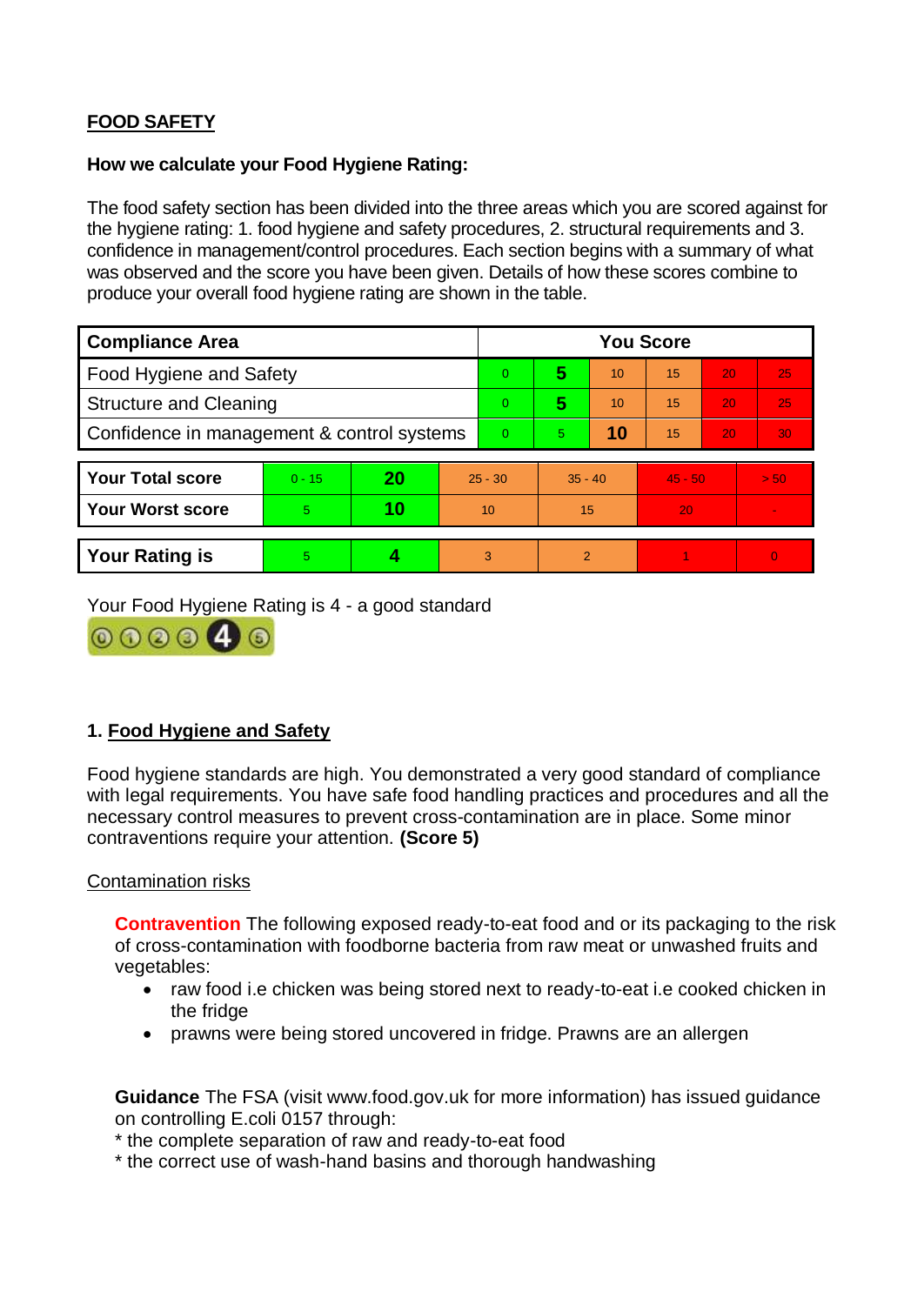\* having dedicated equipment (including complex equipment) for raw and ready-to-eat foods

- \* thorough 2-stage cleaning and the correct use of sanitisers
- \* and by controlling the risks posed by soily vegetables.

#### Hand-washing

**Contravention** The following indicated that hand-washing was not suitably managed:

• the drainage to the wash hand basin was inadequate

#### Personal Hygiene

**Observation** I was pleased to see that standards of personal hygiene were high.

#### Temperature Control

**Contravention** The following evidence indicated there was a risk of bacteria growing on food:

 open sauces were being stored at ambient temperatures. It is the manufacturers recommendation that such products are stored in the fridge

## Unfit food

 **Recommendation** You should have a system to identify when open or prepared foods you apply labels which give a date that is 2 days after the day of production e.g. if food is opened on Monday it should be used by the end of Wednesday (an exception is rice need to be used by or discarded, to ensure the food is fit for consumption. I recommend which should not be kept longer than 24 hours)

#### Poor Practices

 continue may cause food to become contaminated or lead to its deterioration:: **Contravention** The following matters represented poor practice and if allowed to

- no dates on foods of when prepared in the fridge
- opened sauces not labelled with date of opening

## **2. Structure and Cleaning**

The structure facilities and standard of cleaning and maintenance are all of a good standard and only minor repairs and/or improvements are required. Pest control and waste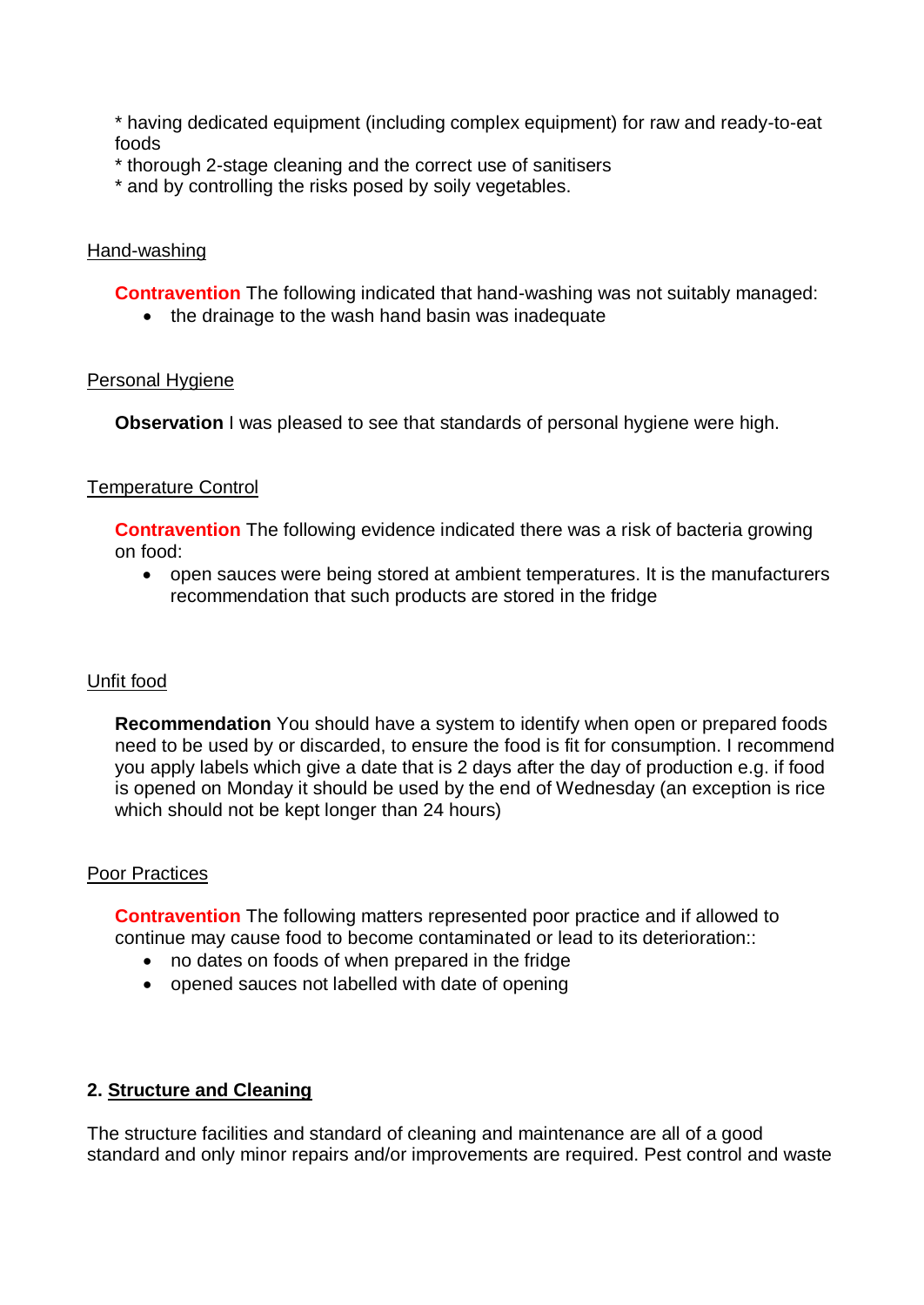disposal provisions are adequate. The minor contraventions require your attention. **(Score 5)** 

## Cleaning of Structure

**Contravention** The following items were dirty and require more frequent and thorough cleaning:

• flooring behind and under equipment

 **Recommendation** Your cleaning schedule is there to remind you to clean before an item becomes dirty. If an item is dirty when you go to clean it, increase the frequency of cleaning.

**Recommendation** Remove redundant items and equipment from food rooms.

# Cleaning of Equipment and Food Contact Surfaces

**Contravention** The following items are dirty and must be cleaned::

- fridge and freezer seals
- chest freezer needs defrosting
- lids to dry goods containers
- side to cooker
- wheels to equipment
- scoops left in spices and dry goods containers

## Cleaning Chemicals / Materials / Equipment and Methods

**Observation** I was pleased to see that the premises was kept clean and that your cleaning materials, methods and equipment were able to minimise the spread of harmful bacteria between surfaces.

## **Maintenance**

**Contravention** The following had not been suitably maintained and must be repaired or replaced:

- worn and / or peeling paint
- door needed to WC lobby
- fridge shelving cracked to glass door fridge

## Pest Control

**Observation** I was pleased to see that the premises was proofed against the entry of pests and that pest control procedures were in place.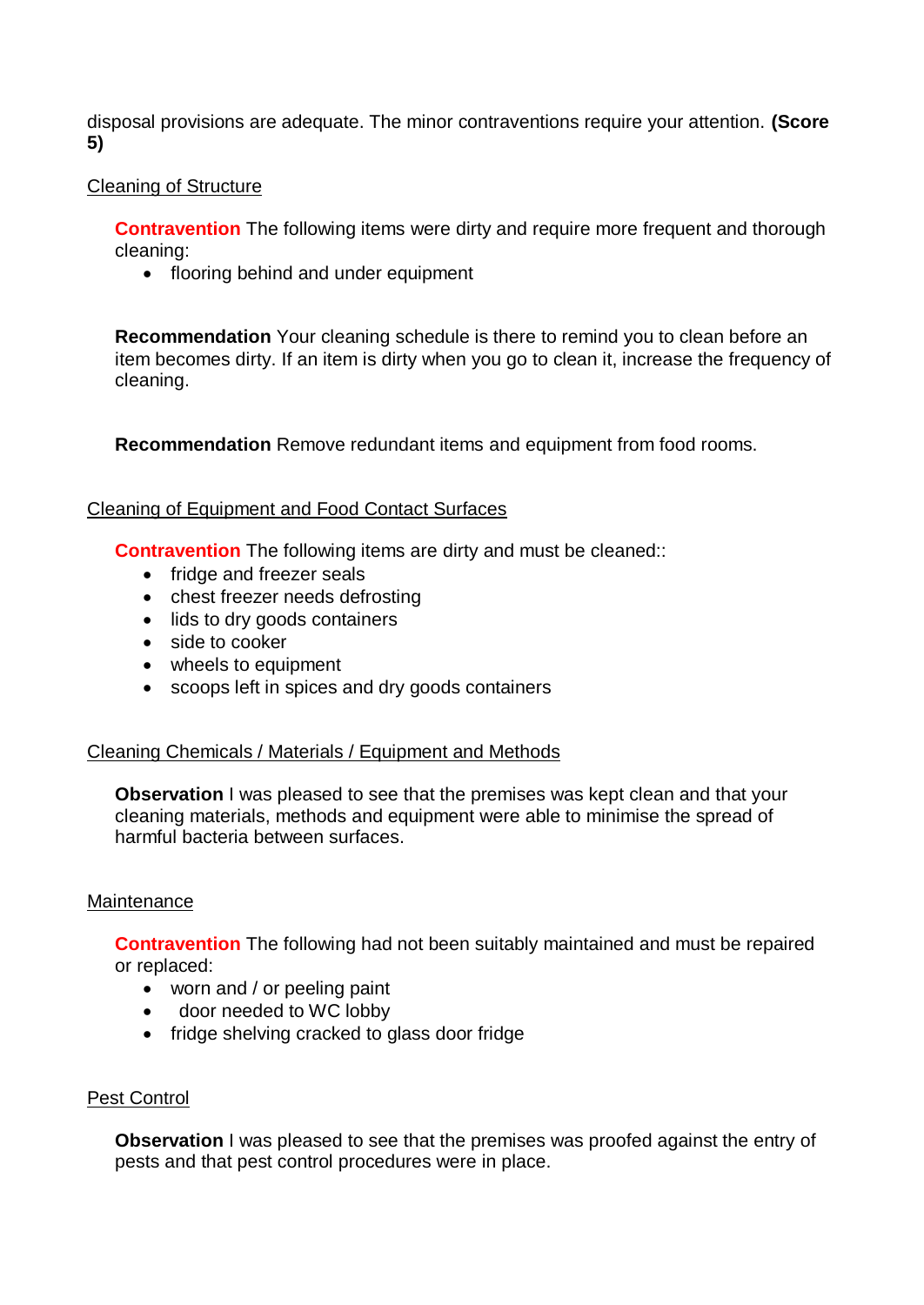# **3. Confidence in Management**

 There are generally satisfactory food safety controls in place although there is evidence of some non-compliance with the law. The contraventions require your attention; although not critical to food safety they may become so if not addressed. **(Score 10)** 

#### Type of Food Safety Management System Required

**Contravention** You do not have a food safety management system. Implement Safer Food Better Business or an equivalent food safety management system.:

**Contravention** Your documented Food Safety Management System or Safer Food Better Business pack was not available for inspection. As a consequence you could not demonstrate an effective system for managing food safety hazards.:

**Legal Requirement** Food business operators must put in place, implement and maintain a permanent procedure or procedures based on HACCP principles:

- Identify hazards to food.
- Identify the critical limits (what is acceptable and unacceptable).
- Monitor critical control points to ensure critical limits are met.
- Keep appropriate records to demonstrate control measures are effective.

 **Legal Requirement** Ensure that your food safety management system is available on site so your staff can refer to your procedures and so that daily records of checks can be completed.

**Information** You can download a Safer Food Better Business pack and refill diary pages from the FSA website: <www.food.gov.uk/business-industry/caterers/sfbb>

 **Information** As you are a new business you have been given the benefit of the doubt despite your food safety management system not fully complying with the law. You must act on this now as your hygiene rating score will be reduced to a maximum of 1 if there is a similar situational at the next visit.

**Recommendation** Choose Safer Food Better Business as your food safety management system. It is simple to implement and requires a minimum amount of record keeping.